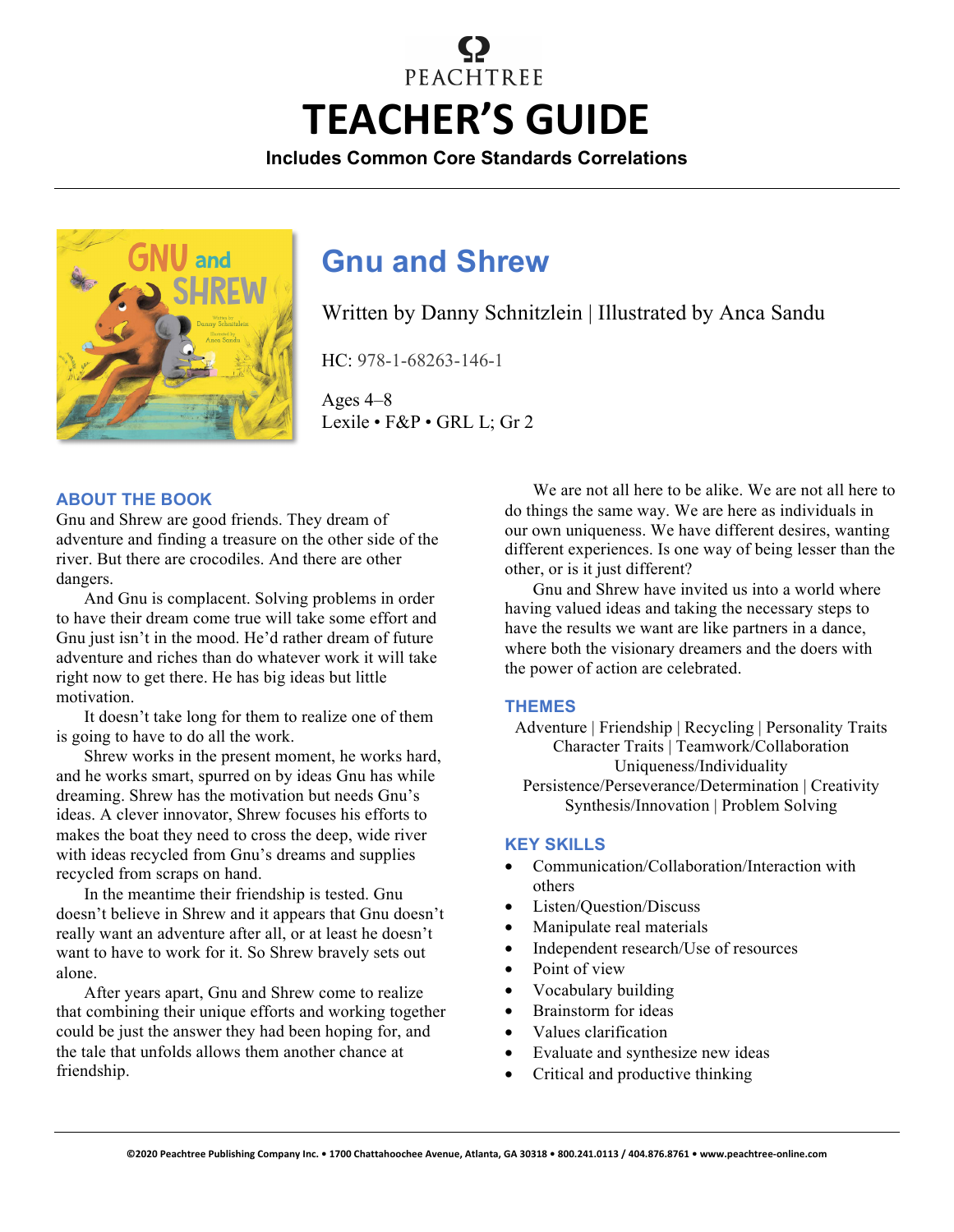• Creative thinking (fluency, flexibility, originality, elaboration)

# **BEFORE YOU READ**

- Display the front and back cover of the book and ask students to predict what the story might be about. What do the illustrations suggest? What do the characters seem to be doing? Does it make you want to read the story? Where do you think the setting of the story might be? Why do you think that?
- Ask students, What is an invention? Introduce the term "innovation" and explain or review the difference between an invention and an innovation. An innovation makes an improvement on an invention or an idea that already exists. Is a cell phone an invention or an innovation?
- Introduce and explain the idea of synthesis. Synthesis is a way of thinking that transforms ideas into better ways to solve problems and design products. When we synthesize we make connections, and we combine and extend old ideas in new ways to create something new.
- Explain that this story is about a character who uses synthesis, a clever way of thinking, to combine ideas and create something new, an innovation, in order to solve a problem.

# **DISCUSSION QUESTIONS**

# **KNOWLEDGE AND COMPREHENSION**

- Name three events that revealed Gnu's personality. What three words would you use to describe him? What events revealed Shrew's personality? What words would you use to describe him?
- What was Shrew's motivation to build the boat? What were the problems Gnu and Shrew faced in getting to the diamonds? What are you most motivated to do right now? Are there problems that stand in your way? What first steps could you take right now to help you?
- What problems did Shrew face in putting his boat together? How many ideas did he get from Gnu? What were they?
- Identify the central and supporting themes in this story. What other stories have you read or listened to that have similar themes?
- Do Gnu and Shrew remind you of people you know? Who are they? Which one would you choose for your friend? Why?

# **APPLICATION AND ANALYSIS**

- Summarize the story, making sure to include the beginning, the middle, and the end. Decide on one word that is the main idea or the essence of this story. Did you like the way the story ended? Why or why not? If not, how would you change it?
- Ask students to reflect upon the following: Who is my best friend? Am I a good friend? What is my relationship like with my best friend right now? Why?
- Gnu didn't believe in Shrew and made assumptions about Shrew's abilities because of his size. What does that tell you about Gnu? How did Shrew respond? Did that surprise you? What does that tell you about Shrew? How would you have responded? What assumptions about Gnu had you made that were changed after finishing the book? Have you ever judged someone by their appearance? Who was it? What was the result?
- Has anyone ever tried to discourage you? How did you respond? Shrew is careful not to react to Gnu's belittling and dismissive insults. He stays calm, rather than does or says anything that might reinforce Gnu's behavior or make the situation worse. Would you have been able to stay calm?
- How does Gnu's attitude toward his friendship with Shrew change by the end of the story? Why does it change? How does this influence their plans? How does Shrew's attitude toward his friendship with Gnu change by the end of the story? Why do you think Shrew came back to Gnu after a long time? How did their friendship change in the end? What do they learn about each other? If someone gave you a second chance to repair a friendship would you take it? Why?
- Shrew made a paddle wheel for his boat but didn't know how to make it work. Then he got an idea from Gnu to use a bicycle chain and pedals. Would you quit if you couldn't solve your problem the first time you tried to do something, or would you keep looking for ideas and answers?
- Shrew expanded and elaborated on the ideas he got from Gnu. Then he worked alone to build his boat. Do you work better alone or with someone else? Are you confident in your own abilities? Do you think most creative people prefer to work alone or with someone else? Why do you think that?
- Offer students opportunities to reflect on their personal feelings, awareness, and insights and discuss as a class: How did you feel when you were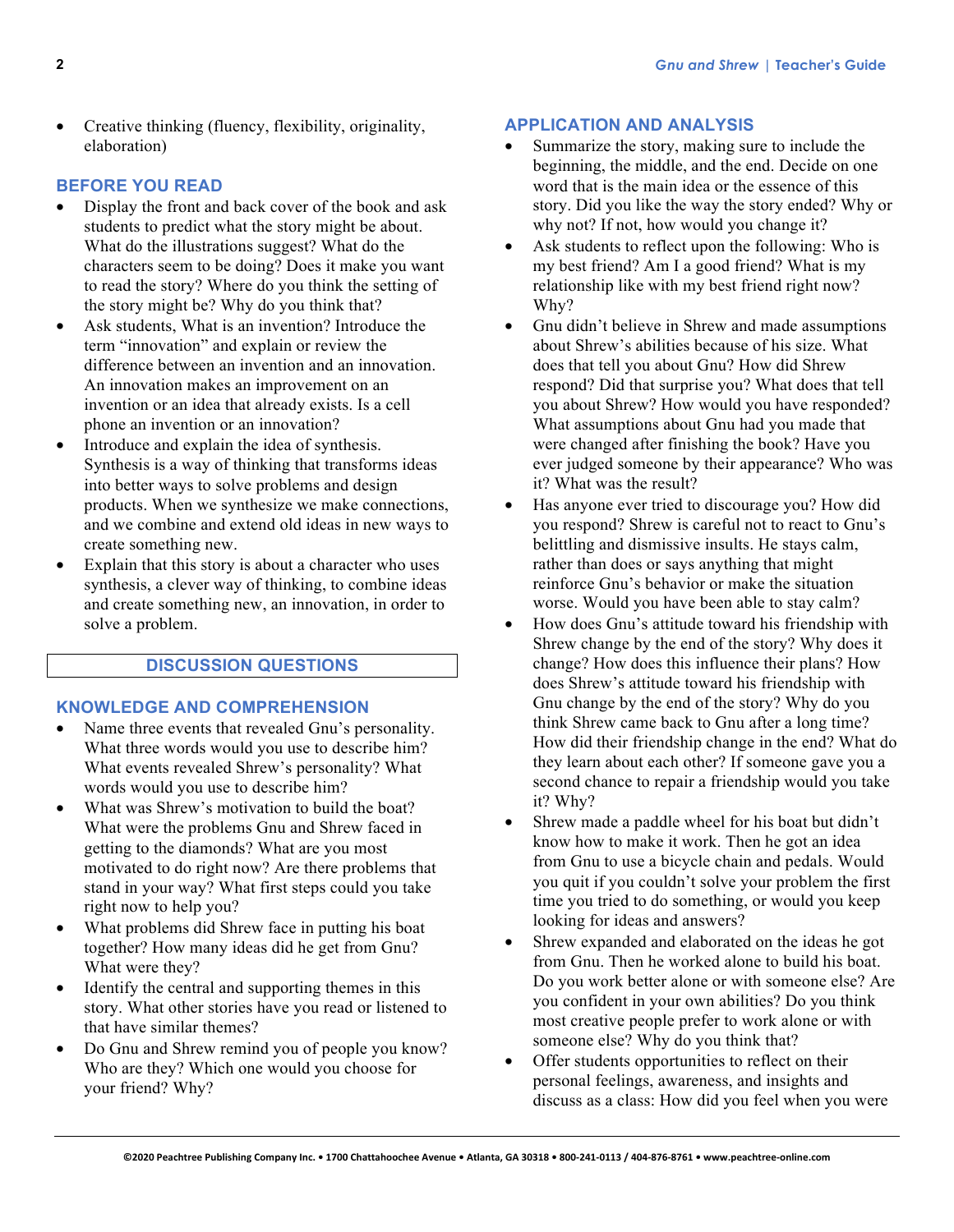listening to or reading this story? Were you concerned with what happened to Gnu and Shrew? How do you think Gnu and Shrew felt at different times in the story? Did you have different feelings at different times in the story? What were they?

- Describe the setting of this story, using both the text and the illustrations as a reference. Where do think the story takes place? What makes you think that? Would you want to live in a place similar to the location of this story? Why or why not? How do you think it would feel to live in that setting? What would you like or dislike about it?
- Compare stories you know that contain animals with human qualities to stories without animals. Which type of story is more interesting to you? Which type of story is easier for you to understand?

#### **EVALUATION AND SYNTHESIS**

- What parts of the story did you like best? What parts did you find the most exciting? Which parts did you find the most humorous? Why?
- When it comes to solving problems, there are visionary dreamers and there are energetic doers. Do you think Shrew could have come up with a plan by himself if he did not get ideas from Gnu? Did each need the other in order to be successful? Are you a dreamer of big ideas or are you a hard worker, the one who takes action to get things done? Think about a time when you were both a dreamer and a doer in order to solve a problem. Share your experience with the class.
- Did you learn something new from this story that could be useful to you? Do you think this story is important? Why? Would you want to read other books about these characters?
- If you were offered a chance to travel around the world would you take it? How hard would you be willing to work to make that dream come true?

# **CLASSROOM ACTIVITIES**

## **VOCABULARY**

- Ask students to use context clues to help define any unfamiliar words or terms in the text such as paddle wheel, hot air balloon, emeralds, etc.
- Introduce new vocabulary words to increase student understanding of the concepts in the book. Ask students to find the meaning of each word and list three synonyms, or words that could take its place. Suggested new vocabulary: collaboration,

perseverance, complacent, resigned, tenacious, persistent.

#### **LANGUAGE ARTS**

- Use pivotal moments in the story to pause and have students predict what they think might happen next. Share predictions in a class discussion.
- In small groups of two to three students, brainstorm adjectives that best describe Gnu. Do the same for Shrew. Have students explain their choices using specific examples from both the text and illustrations. Share examples with the class. From a combined list choose one trait that you already possess or would like to develop in yourself. Write a paragraph or a short poem in response.
- Use a Venn diagram to compare Gnu and Shrew's personalities and record how they are similar to and different from each other. What qualities do they share?
- Write a letter to either Gnu or Shrew. What would you say? What encouragement would you give? What would you reveal about yourself? What questions would you ask?
- Gnu often spent time dreaming, a time when he came up with his best ideas. Does your mind often wander? Describe or imagine a place where you feel comfortable, safe, and inspired. Carefully observe your surroundings. Make note of what you see, hear, touch, taste, and smell. Be as specific as you can with sensory details. Why do you visit this place? When? Spend at least ten minutes in this special place without talking, writing, or texting, experiencing how it feels. Note how your thoughts change and what ideas come to mind. Write a description in a short essay or poem about your special place and share it with the class.
- Choose one of the following values you feel strongly about and explain how it affects the friendship between Gnu and Shrew and why it is important to you: individuality, trust, respect, risk-taking, perseverance.
- Write a letter to the author of the story from the viewpoint of one of the characters. What would that character want to say to the author? Do you think he would feel he was well presented in the story?
- If you could be or do or have anything, what would you choose? Where and when would you have to study, train, or practice? What barriers or challenges might you have to overcome? What sacrifices might you have to make? Are you willing to do these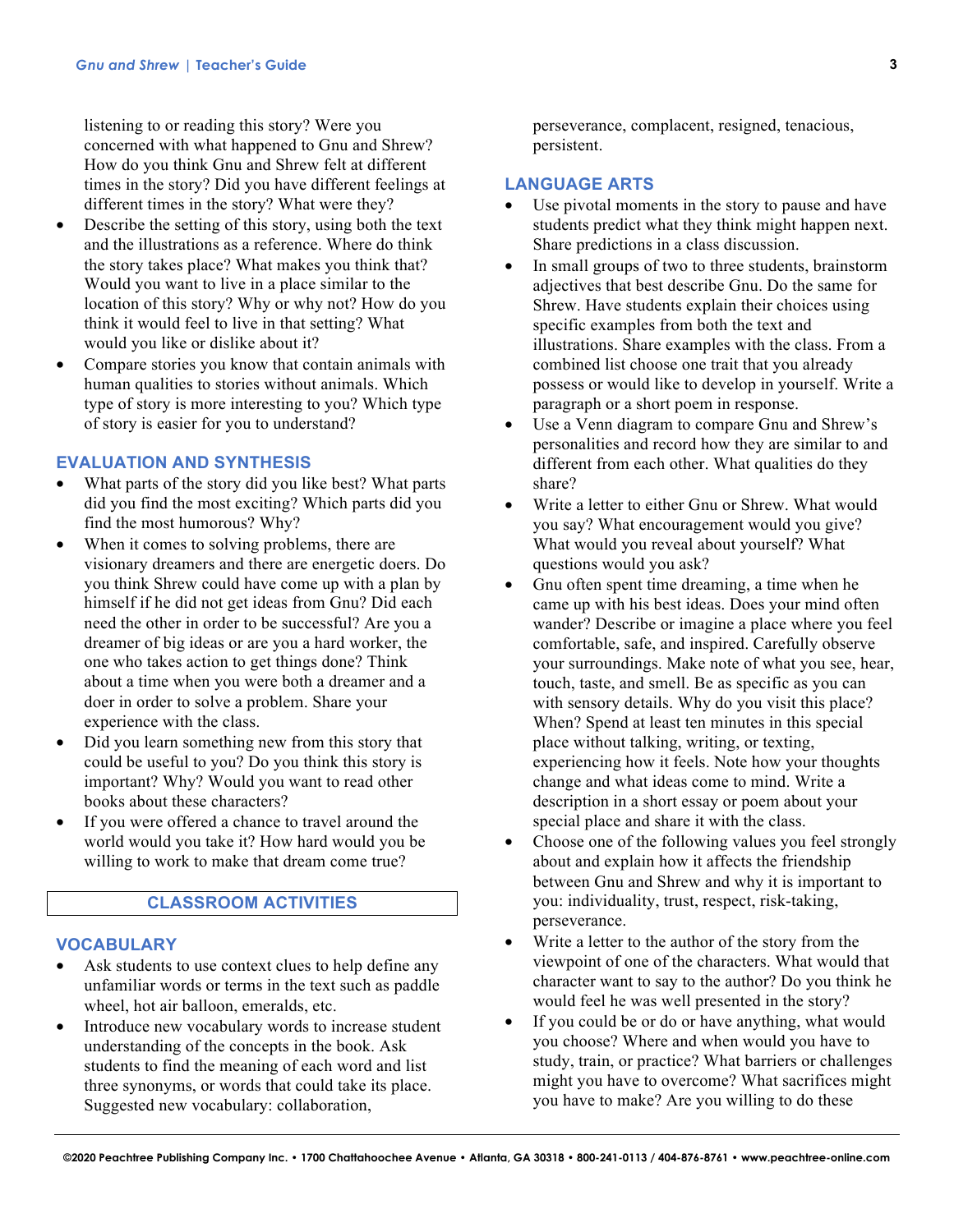things to accomplish your dream? There may be people who will disagree with your ideas. What first steps could you take now to begin to realize that dream?

# **STEM/STEAM**

- Impressive breakthroughs in science, technology, and medicine are made every day. Choose one of the most important innovations of the twenty-first century to research. Present your findings in the form of an online newspaper article. How has this discovery helped to create or improve upon something? What problems could it solve?
- A hot air balloon is a type of aircraft. How does it fly? View the Kiddle encyclopedia article *Hot Air Balloon Facts for Kids* at **https://kids.kiddle.co/Hot\_ air\_balloon**
- . As a class, discuss the definitions of the following vocabulary words and terms: density, radiant heat, propane, nylon, and inflation. Draw and label the parts of a hot air balloon. What materials are used in modern hot air balloons? Use at least two other references as source material and write a brief explanation of the basic principles of hot air balloon flight technology.
- As a class view the video *Simple Machines for Kids: Science and Engineering for Children*—FreeSchool (**www.youtube.com/watch?reload=9&v=fvOmaf2GfCY**) Discuss the fundamentals of classical simple machines.
- There are two types of paddle wheel boats: a sternwheeler, which hasa single wheel at the back, and a side-wheeler, which has one wheel on each side. Which type did Shrew make? In order for Shrew to build his boat he had to have a plan. As a class view the *Model Paddle-Wheeler to Make* YouTube (**www.youtube.com/watch?v=0MOSpw3xfhM**). Powering a paddle wheel boat requires the use of several types of simple machines. How many simple machines did Shrew use to give his boat the power and speed it needed? Explain how each device works in propelling the paddle wheel components. What were the most important tools for Shrew to have? What skills might he have had? What skills would he have had to learn?
- Innovative solutions require creative thinking to improve on an existing idea and to try different ways of doing or using things. In small groups of three or four, students brainstorm as many uses as they can for a paddle wheel. Discuss how you could modify

or adapt a simple paddle wheel to solve a problem or be useful in your home or your school or your community. What problem would you solve? What materials might you be able to combine or substitute? What if you made it smaller? Or larger? Could it still be useful if you eliminated one part of it? Could it be useful if it ran in reverse? Turn each of these ideas into visual representations, as literal or as abstract as you like.

- Shrew used recycled materials to build his boat. Why is it important to recycle? Who benefits from recycling? How do you and your family help the natural environment by recycling? There are many books and online articles and videos for you to learn about what happens when we don't recycle, reuse, and reduce. Explore at least three of these resources and create a classroom display of your findings.
- Shrew used a bicycle chain and pedals to help power his boat. There are many different types of bicycles—road bikes, racing bikes, mountain bikes, tandem bikes, etc. Investigate the various ways bicycles are used today: in transportation, exercise, and sports, for example. Use any form of visual art such as a drawing, collage, or mural to describe your findings.
- Draw and label the major parts of a bicycle. Draft designs to describe how you might put each of these parts to other uses in a variety of new and different situations, to improve something that already exists or to create something new.
- If you could put together a bicycle that had everything you ever wanted on it, what would it look like? What would be its most important features? How would it be used? Paint or draw a sketch of your ideal bicycle, create a sculpture, or use any artistic medium in whatever way you feel most inspired to create.
- Create a collaborative work of art with two other friends or classmates, merging your creative skills with theirs. Collaborations can take many forms, including a painting or sketch or sculpture, a handmade book, a photo series, or a performance piece. Allow each person to stay true to their individual authenticity, respecting each other's uniqueness. Present your collaborative work of art to your peers or to a wider audience in your community. Did you find collaborating with someone else to be a difficult assignment? For what reasons?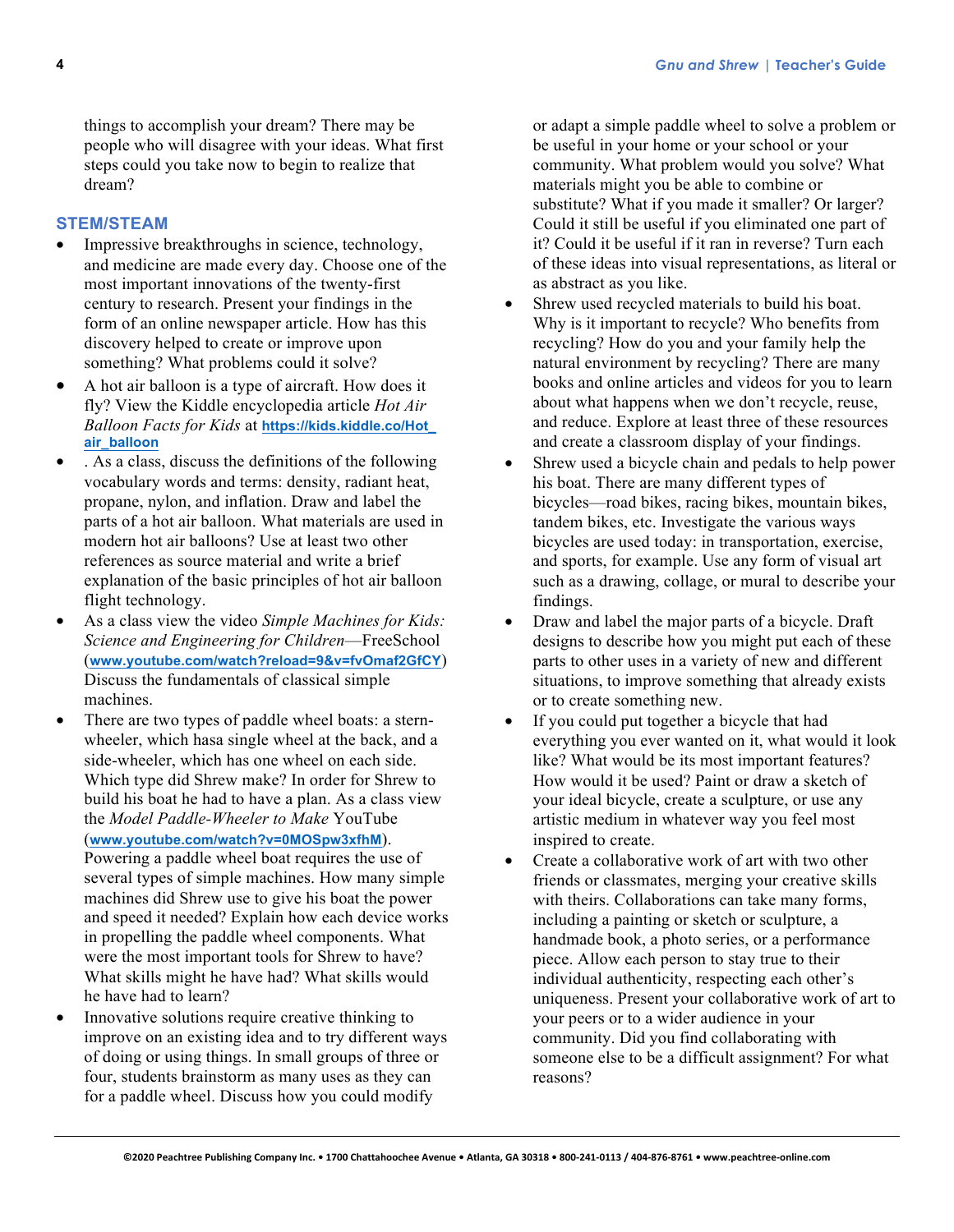- Make a three-dimensional model of either Gnu, Shrew, Shrew's boat, a crocodile, the landscape in which the story is set, or any other scene or event of your choosing. Use clay, papier-maché, or any other suitable medium. Combine your model with other students' work to create a 3-D representation of the story.
- Using visual clues the illustrator, Anca Sandu, tells the reader a deeper story than the text alone can tell. What additional circumstances and emotions does she reveal by showing the cover illustration of Shrew working with technology? The flag flying on Shrew's boat? What story do the eyes of the crocodiles tell? What adventures do the travel photos at the end of the book represent? Who traveled the world with Shrew and Gnu? Where did they travel and how did they get there? What other illustrations can you find that tell the reader a story that the text did not?
- Gnu and Shrew don't have names. Why do you think the author didn't give them names? What is a gnu? What are two other common names for a gnu? What is a shrew? Research these animals, noting where they live, how long they live, their average size, what they eat, and who their predators are. Is it likely these two animals would be friends in the real world? For what reasons?
- Find Africa on a map. Locate Kenya and Tanzania, to include the Serengeti National Park and the Maasai Mara National Reserve, the areas in Africa where both gnus and shrews can be found. Form small groups and have each group chooe one of the following interests to research: What are some of the languages of the indigenous peoples who live there? What kinds of games do children play? What are some of the different kinds of schools found there? What is the wildlife like, with specific reference to the Great Migration? What are some of the features and patterns in the natural environment? Present your findings to the class using a short essay or poem; a painting, a collage, or mural; an original song you have composed; a performance of a dance or short play; or some other form of expression that is meaningful to the members of your small group.
- After your presentation to the class, notice who in your group came up with most of the ideas. Who did most of the writing or typing? Who was the most creative with the final presentation? Or were the responsibilities evenly balanced among members of your group? Do you think this presentation was

easier for you collaborating with the members of your small group than it would have been if you had worked alone? Do you think you learned more than you would have if you had worked alone? Do you think it was more fun? For what reasons?

- Listen to music from countries in Eastern and Southern Africa. What are some of the features that make this music unique? Discuss the rhythm. How would you describe it? Explore what instruments are used in traditional African music. Make a drum or other African instrument from recycled materials and beat out some ethnic rhythms using the drum and shakers or rattles. Use the short video *African Percussion Instruments: Understand Their Use and Purpose* to guide your inquiry. **http://www.africanmusic-safari.com/percussion-instruments.html**
- Commercial hot air balloon rides and festivals are popular around the world. Well-known balloon safaris explore the setting of the story of *Gnu and Shrew*—the plains of the Maasai Masa (Kenya) and Serengeti (Tanzania) Reserves in Africa. Investigate the many possibilities for virtual travel to these areas.

# **THE ACTIVITIES IN THIS GUIDE OFFER OPPORTUNITIES TO ADDRESS THE FOLLOWING STANDARDS:**

CCSS.ELA-LITERACY.CCRA.R1-5 CCSS.ELA-LITERACY.CCRA.R6 CCSS.ELA-LITERACY.CCRA.R9-10 CCSS.ELA-LITERACY.RL.2.1 CCSS.ELA-LITERACY.RL.3.2-4 CCSS.ELA-LITERACY.RL.3.6 CCSS.ELA-LITERACY.RL.3.7 CCSS.ELA-LITERACY.RL.2.9 CCSS.ELA-LITERACY.RL.2.10 CCSS.ELA-LITERACY.W.3.1 CCSS. ELA-LITERACY.L.3.4.A CCSS.ELA-LITERACY.L.3.4.D CCSS.ELA-LITERACY.L.3.5.B K-2-ETSI-1 K-2-ETSI-2